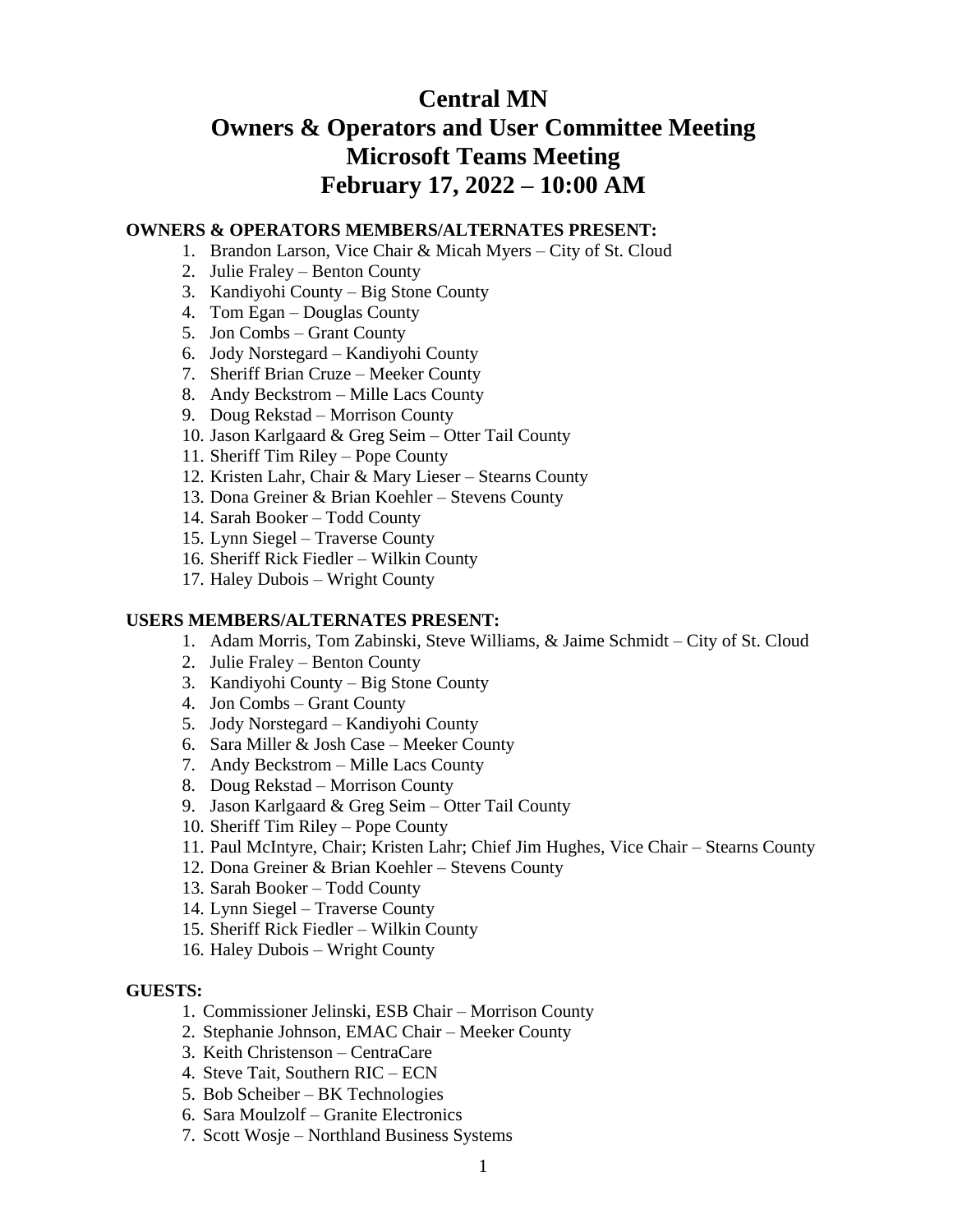#### **OWNERS & OPERATORS MEMBERS/ALTERNATES ABSENT:**

- 1. Swift County
- 2. Wadena County

## **USER MEMBERS/ALTERNATES ABSENT:**

- 1. Douglas County
- 2. Swift County
- 3. Wadena County

#### **CALL TO ORDER:**

Meeting called to order by O&O Chair Kristen Lahr at 10:00 a.m.

## **INTRODUCTIONS:**

Introductions were conducted. There was a quorum for both Committees.

## **APPROVAL OF AGENDA:**

Lahr explained after the agenda was initially published Lahr did request an addition under item 6c Stearns County's request. It is a participation plan amendment for two additional console positions, so Lahr would like to add that to the agenda today. Under Communications Larson wanted to talk about the contact list update that John Anderson sent out recently*. Stearns County made a motion to approve the amended O&O/Users Agenda. Todd County seconded, motion carried.* Roll Call Vote: City of St. Cloud – Aye; Benton County – Aye; Big Stone County – Aye; Douglas – Aye; Grant – Aye; Kandiyohi – Aye; Meeker – Aye; Mille Lacs – Aye; Morrison – Aye; Otter Tail – Aye; Pope – Aye; Stearns – Aye; Stevens – Aye; Todd – Aye; Wilkin – Aye; Wright – Aye.

## **APPROVAL OF MINUTES:**

*City of St. Cloud made a motion to approve the January 20, 2022 O&O/Users minutes. Otter Tail County seconded, motion carried.* Roll Call Vote: City of St. Cloud – Aye; Benton County – Aye; Big Stone County – Aye; Douglas – Aye; Grant – Aye; Kandiyohi – Aye; Meeker – Aye; Mille Lacs – Aye; Morrison – Aye; Otter Tail – Aye; Pope – Aye; Stearns – Aye; Stevens – Aye; Todd – Aye; Wilkin – Aye; Wright – Aye.

## **COMMUNICATIONS:**

a. MN Public Safety Communications Conference

Lahr reported there was some notification sent out from ECN. There is a page on the ECN website that you can view online. The dates are April 25-27. Tait noted you probably want to show up the evening of the 24<sup>th</sup> on Sunday for that pre-conference on Monday. Tait stated hopefully in the next two weeks they will have the event planner push that out to everybody. Larson noted we spoke at the last conference planning meeting that ECN is soliciting exhibitors or sponsors to sign-up, so they can use that same weblink to get information.

b. Contact List

Larson reported on this Tuesday John Anderson with MnDOT sent out an email to the expansive list beyond just system admins with a contact list that appears to have both system admin information for each agency including email and phone and alternate phones. He is asking to have updated. It also appears anyone with a provisioning manager login is included in this list as well as local system admins. Anderson sent out an email the following day saying he did have about 30 responses from people updating contact, but this is really important to MnDOT to have up-to-date information. We do have at the region, as Regional Coordinator, a local system admin contact list that we have held and provided to MnDOT in the past. It does not have all the people with provisioning manager logins, so that is something additional. Please reply to either Anderson or Larson.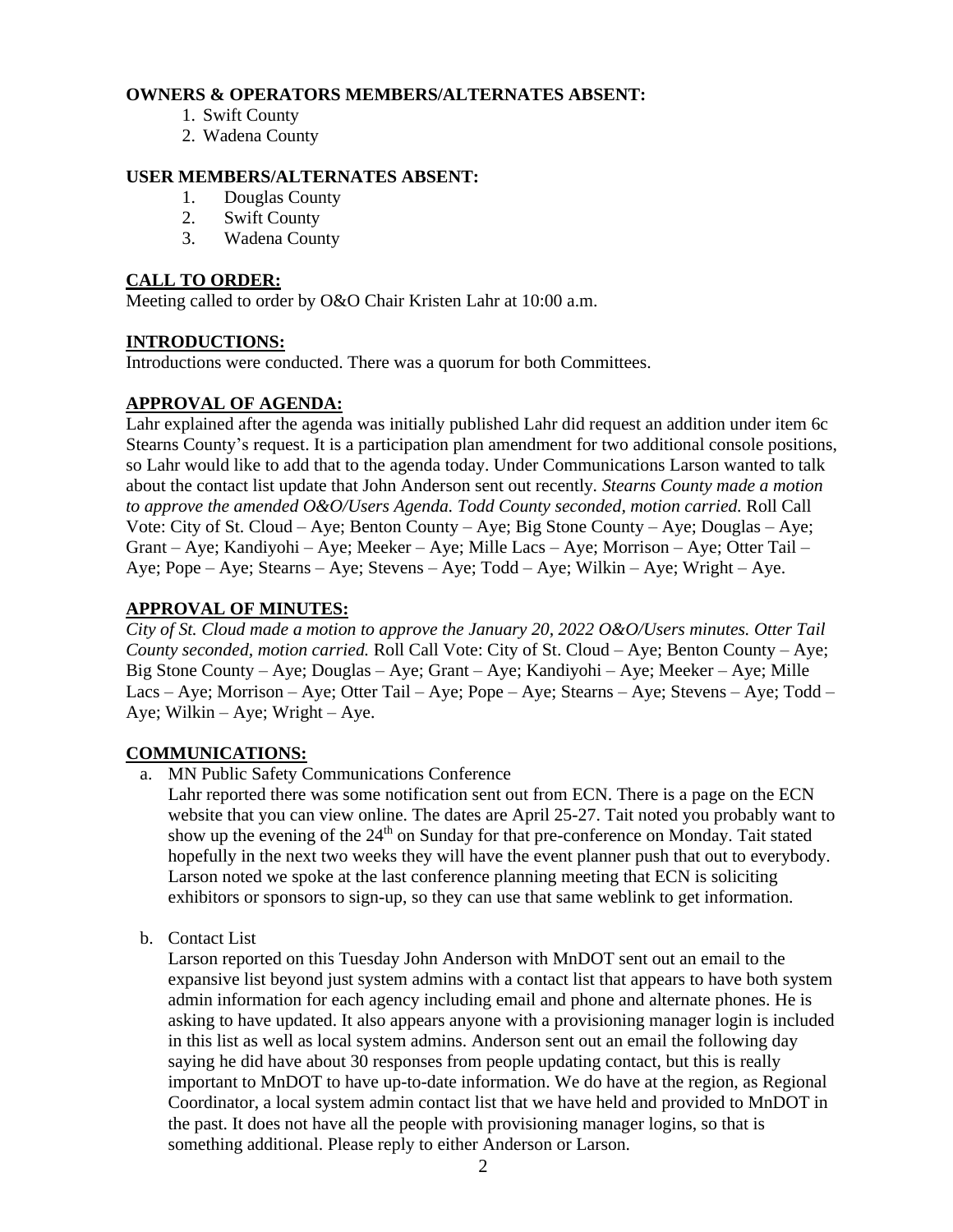#### **O&O BUSINESS:**

- a. CM Analyzer rotation schedule Booker reported the analyzer just came over to Todd County on Monday.
- b. COML Certification Application Kristen Lahr

Larson stated our next item is a COML statewide recognition application for Kristen Lahr with Stearns County. Her taskbook information is in the packet. It appears as though the information is all completed and filled out. She does have agency representation and has a couple of events or incidents that she was evaluated on including an airport exercise in St. Cloud and the Paynesville Airshow. *Grant County motioned. Wilkin County seconded.* Roll Call Vote: City of St. Cloud – Aye; Benton County – Aye; Big Stone County – Aye; Douglas – Aye; Grant – Aye; Kandiyohi – Aye; Meeker – Aye; Mille Lacs – Aye; Morrison – Aye; Otter Tail – Aye; Pope – Aye; Stearns – Abstain; Stevens – Aye; Todd – Aye; Wilkin – Aye; Wright – Aye. *Motion carried.*

c. Stearns County Request to add two console positions

Larson reported it appears as though local vendor Granite Electronics and MnDOT have been involved in this project and it does not sound like there is any objection. Lahr added there is no additional capacity needed. We will be connecting with the existing switches we are currently using for our existing MCC7500 consoles and they are VPM consoles. We had an opportunity to purchase the VPM devices last year, so we could get them before they were discontinued. *Otter Tail County motioned. Benton County seconded.* Roll Call Vote: City of St. Cloud – Aye; Benton County – Aye; Big Stone County – Aye; Douglas – Aye; Grant – Aye; Kandiyohi – Aye; Meeker – Aye; Mille Lacs – Aye; Morrison – Aye; Otter Tail – Aye; Pope – Aye; Stearns – Abstain; Stevens – Aye; Todd – Aye; Wilkin – Aye; Wright – Aye. *Motion carried.*

## **JOINT BUSINESS:**

- a. Regional Strategic Plan O&O / Users focused goals
	- Regional Subscriber Inventory Lahr explained Larson has compiled information from the inventory that he has received thus far from our region and created some charts.

#### **CMESB Radios**

Larson appreciates all of the feedback he received from our region. Approximately 74% of all radios in the region were reported on by the group. Larson does want to note if there are any other agencies that are still working on this, please do not feel like you have missed any deadlines. Send the data to Larson and he can add it to these charts as well. The other regions are still working on it. Out of 10,480 radio IDs in the region, 7746 were reported on so far.

#### **By Discipline**

Broken down by discipline we do have 22% of those are law enforcement; 52% are other, and by other Larson is including EMS, Fire, Emergency Management, any healthcare or public health, public works, or any other agencies like that. Larson did it this way since the initial reasoning for this survey is due to a law enforcement requirement. Approximately 26% unreported are those that did not report.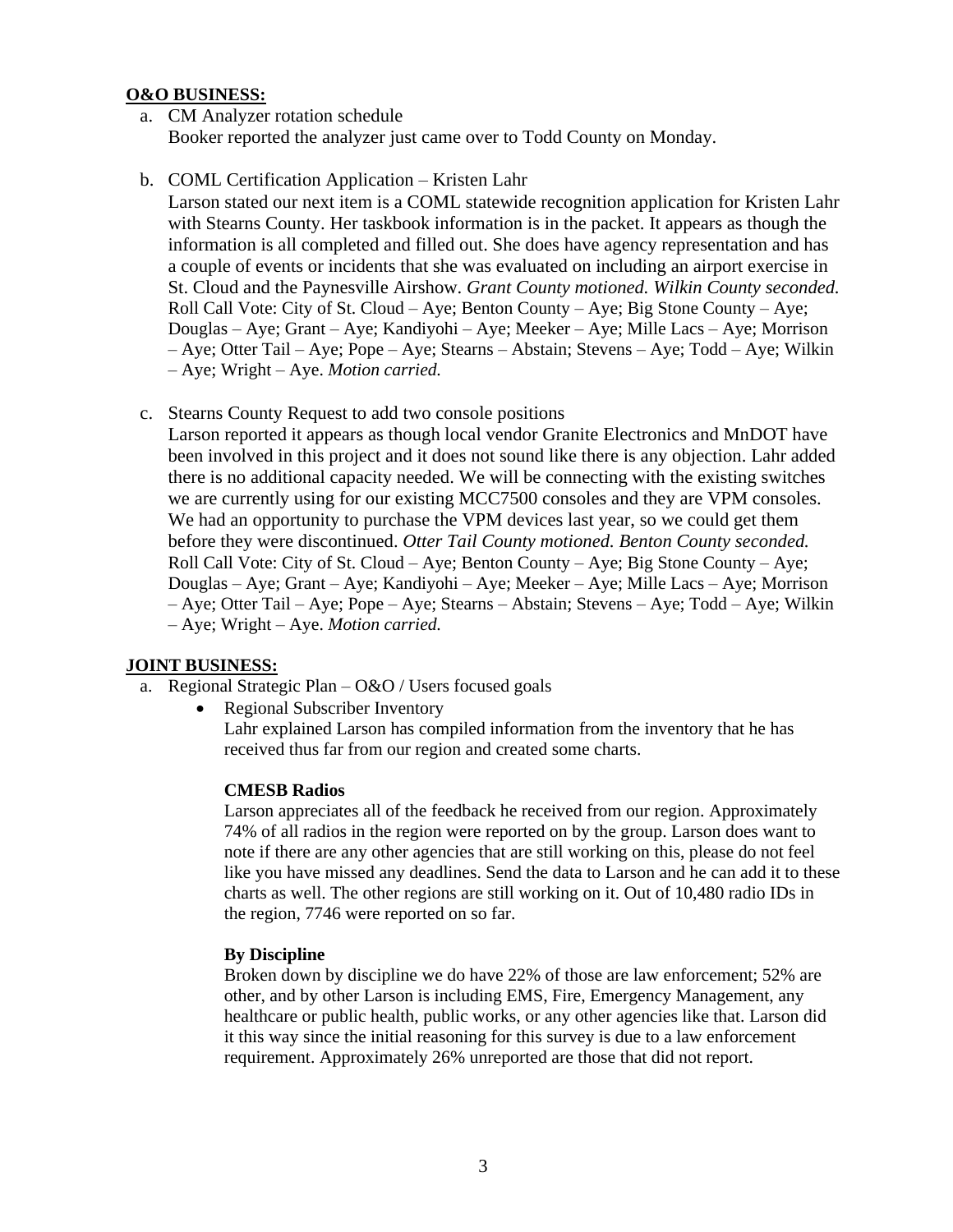- a. Regional Strategic Plan O&O / Users focused goals (Continued)
	- Regional Subscriber Inventory (Continued)
		- **Encryption Capability**

Breaking it down by encryption capability, Larson has it broken down by the different algorithms including DES-OFB, DES-OFB & AES, not encrypted, and unreported. A decent 19% of the radios, and that is not necessarily by discipline, have DES-OFB which is the current interoperable encryption algorithm. Only 5% have both the DES-OFB for interoperability currently and the increased more secure AES. Majority of our radios 51% are just flat out not encrypted, no encryption capability. Larson did not figure in ADP. Larson did not include that as that is not considered interoperable and it is not of an industry standard for encryption.

Karlgaard knows Steve Tait had sent out an ARMER subscriber inventory list as well which would look pretty similar to the one we did for the region. Do we need to report to Tait as well, or are you compiling everything and will report it to Tait? Larson's intent was we would do one submission from the entire region. If people want to report to Larson then he can forward it up. Larson has already sent it over to Myers and he discussed it at the last Finance Committee.

Tait replied that will work for us at ECN and MnDOT. The only caveat is MnDOT asked for some information on encryption key loaders, so Tait is assuming Larson will be able to just provide that separately and we can plug that in? The type, quantity, and who actually possesses those devices. MnDOT was looking for that.

Larson was not able to fully understand what the intent was behind that, so we will have to chat offline on what was looked for in there. Tait replied Tim Lee was saying that certain versions of those key loaders would need to be upgraded if we moved to AES. Tait thinks it was a 3000 was not going to be able to work, so that was why he wanted to capture that information.

Greiner would like to collect some of that information. The senators have signed off on the bill that Representative Baker has brought forward and that will go to the House Committee next week. There will be two individuals testifying that day to hopefully keep this bill moving forward. They have requested the \$250 million. Greiner would like to utilize some of that information when we testify on Tuesday. Larson responded it is in the meeting packet you are more than welcome to grab it.

Egan shared with the group that he thinks it was from our last RAC meeting that Tait brought up the ARP funding we could possibly use for radios. Yesterday Douglas County was approved for over \$800,000 for new mobiles and portables and that includes the entire Sheriff's Office as well as our public works. It happened really quick. We sent in an application to the county and they approved it yesterday. Egan would encourage everybody to reach out to their counties/cities about that funding.

Larson wanted to mention as people are looking at upgrading radios and stuff please be mindful there are further conversations regarding encryption and capabilities with the Change Management workgroup. Nothing has been identified or committed to for actual Change Management, but there are other software features that is Larson's understanding working in the government field oftentimes if you do not buy it at the time of purchase it is not going to be something you can upgrade later.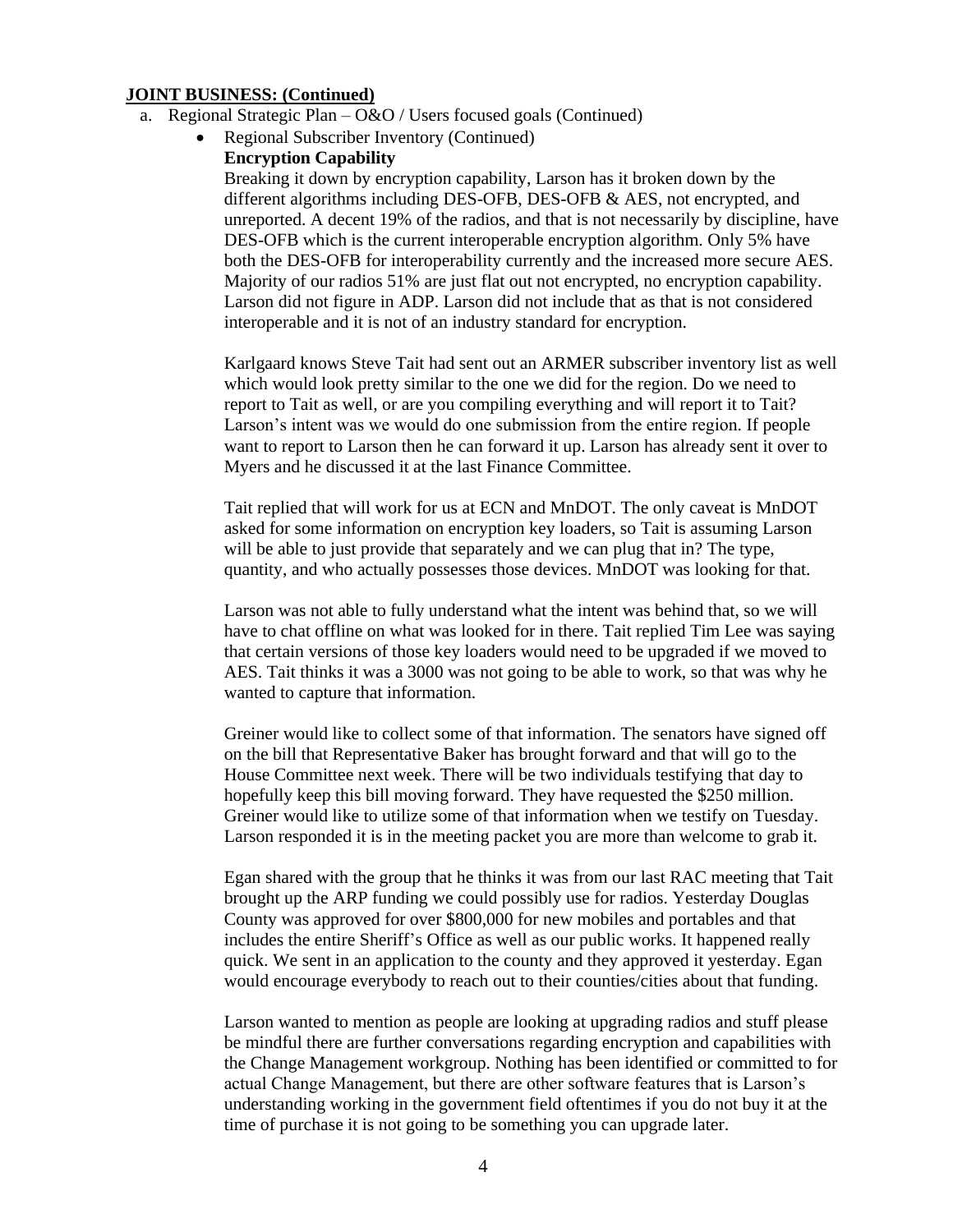- a. Regional Strategic Plan O&O / Users focused goals (Continued)
	- Regional Subscriber Inventory (Continued)
		- **Encryption Capability (Continued)**

Larson explained understanding this is a major investment for agencies it may be important to add in additional features not just the AES encryption, but there is also discussions about looking at over-the-air rekeying to be able to rotate and ensure the security of our encrypted resources by regularly rotating keys and that would require a few extra features as well. It is something for further conversation as agencies are upgrading.

Tait wanted to reiterate Larson's point. Tait has an agency in southern MN that just spent a million dollars upgrading their community radios and now they are in a position where they have to go back to their city council and ask for another \$120,000, because they did not plan ahead and look at some other features they should have included as part of that initial purchase. If you are familiar with how Motorola specs out their quotes it is multiline, very confusing quote, and without really asking questions about what each and every one of those line items mean you can end up in a position where you thought you were getting something, but you did not. Tait really encourages you to make sure your local system admin or resources like Lahr and Larson are brought into that conversation up front, so you are not in a position where you need to go back and ask for more money.

Lahr reported there was some discussion out of the LMR Change Management workgroup which is kind of combining that Change Management work is moving over into the SMG group just for additional participation of putting together an info sheet that agencies can look at so they know what they should be asking for to have their bases covered and hopefully that can be elevated to the top of the list to get that out sooner rather than later to folks if they are looking at taking some of these opportunities to get new subscriber radios.

Tait had a meeting with the LMR Committee Chair last week and a meeting with Tim Lee and that is at the top of the priority list and that will be an agenda item at the SMG next week on the 23<sup>rd</sup>.

#### • CASM Updates and Awareness

Lahr reported with this inventory gathering it and having a storage place for it, so it is readily available to both communications unit staff members and for participation plans or awareness for these types of discussions anyway, putting this inventory into CASM and also focusing as part of one of our regional goals focusing some more awareness and utilization of the CASM tool.

Larson reported just yesterday users of CASM received an email that pinpointed the update is going to happen on March  $28<sup>th</sup>$  of this year. They included a fact sheet and a refresh training information guide.

Lahr thinks as far as regional training, we should focus on maybe working that into our training plan for some time in the next year or two. We were going to wait until the refresh or update was complete before we looked into scheduling something.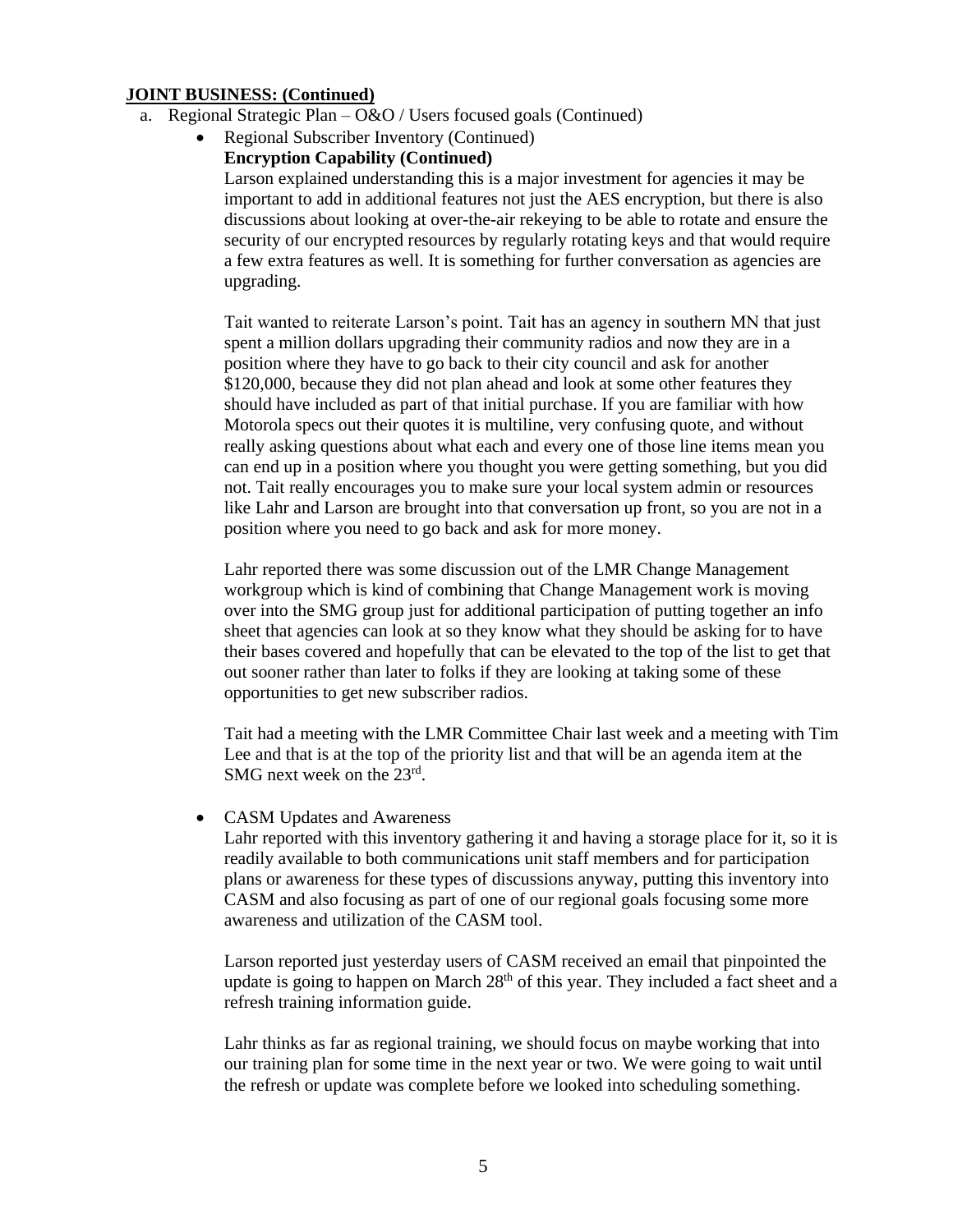- a. Regional Strategic Plan  $O&O$  / Users focused goals (Continued)
	- COMU Awareness

Lahr reported at the last regional COMU workgroup Larson had tried to gather some additional topics for a regional discussion. Larson explained our communications unit personnel that group is an unofficial group. We are not governed by regional governance or supported in any way. We are coming together and doing some virtual and in the event of last September, we did a full-scale exercise that we put together. We have virtual meetings and continuing education. Right now, our initiatives are trying to update our roster. Make sure we have a fully updated roster. We did have some people who had left agencies or retired. We also are discussing, as part of the regional SCIP plan, formalizing an awareness of the COMU workgroup. So far from the feedback Larson has received from our COMU personnel they are not sure of what coming under governance necessarily would look like. They are supportive of it. Larson thinks that is a good conversation that Larson has requested to be on the next Executive Committee meeting to discuss where a good home for COMU would be, what the governance piece would look like.

b. Regional STR Funding and COMU Activities Reporting Request

Lahr reported Deputy Director Clark did send out an email requesting each of the regions to provide a report of any spending, or funding report for the Strategic STR dollars that each of the regions have in their budgets that were provided along with the STR equipment. She is looking for a report on any spending our region has done on that. Along with that, as a SWIC, she is also asking for a report on any communications unit activities we participated in, or conducted, within the Central Region. Last year Larson created a survey and that was sent out to the region to fill-out as far as any kind of communications activities you participated in for 2021. Larson will update the questions to make sure they are pertinent. We will be sending that out to everyone, including our COMU group, in case there is someone we have missed to report back, so we can compile that and send it to ECN, to the SWIC.

c. CM Listserv discussion

Lahr reported we brought up whether, or not, the current list serve that we had been using since the inception of our regional governance was supported by Stearns County. The list serve itself is in need of an upgrade and Stearns County posed the question to the region whether, or not they wanted to continue using that list serve, paying for the upgrade, and management, or what should be done, or did the board want to look at using our existing website and the list serve capabilities that were incorporated with that. The board decided we should use the tools we are already paying for, rather than moving along with an upgrade for another service to support email communications for the region.

Lahr explained the number of lists we currently have on the old existing list serve are listed here. The numbered lists, item #1 through #11 are the ones you are recommending we create within the website. Shari explained the other lists already exist through the Calendar and Agenda Center on the website. Lahr explained the general CM users anybody can subscribe to that to calendar notifications, meeting notifications, meeting cancellation notifications, etc. Anyone can subscribe to that and people are doing that now. However, we do have members only list serves currently on the list serve that Stearns County is maintaining in case we need to communicate with the membership of each of the individual committees. We are looking at are those recommended lists that we should have the Regional Coordinator set-up and maintain per the membership list for each of those committees.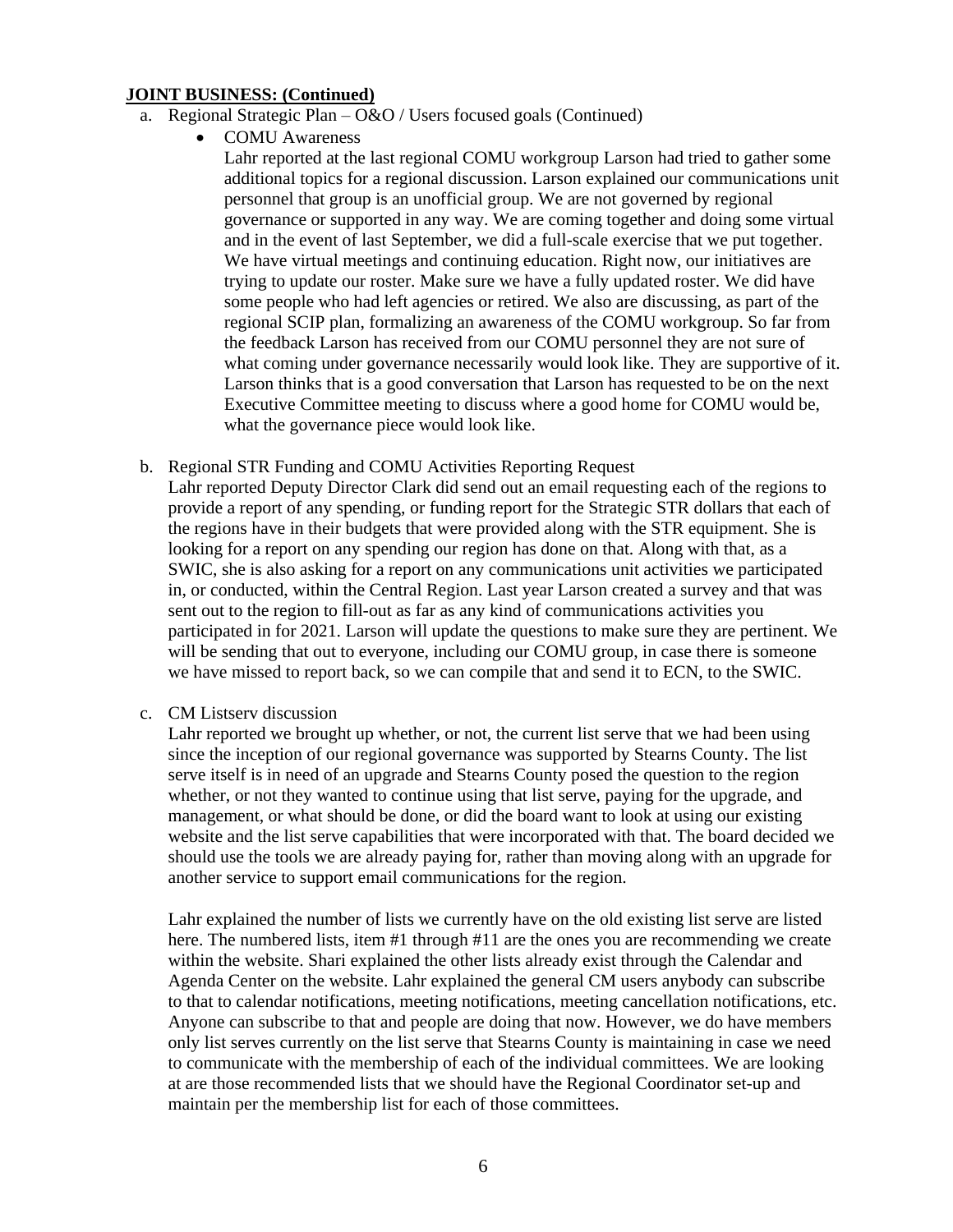- c. CM Listserv discussion (Continued)
	- Lahr explained the reason this is on our agenda today is just so our membership, both Users and O&O, are aware there will be a change in our communication abilities moving forward. And that the City of St. Cloud as Regional Coordinator will be setting individual lists for each committee based on its membership through the website to send out potential communications if need be. We are looking to phase out of our existing list serve by maybe the end of April beginning of May.

#### **USER BUSINESS:**

a. Regional Training Roadmap – 2022 Planning

McIntyre stated we wanted to have some discussion today related to any potential classes anybody might want to recommend that we would need to take before the Board to try and get funding for. We had asked everybody to take a look and bring back recommendations by this meeting.

Booker reported we did have a little bit of discussion on this at our meeting last week. From the NG911 side, there was some discussion about having some caller management type classes, or some of the mental health caller responder type things along with some other related topics on that. Lahr asked Myers would you know as part of the Finance and Grants Workgroup would we the region be able to submit that for some grant funding or reimbursement, because it pertains to the PSAP training if we would request a class like that. Myers responded if you remember per our SECB Grant for this current calendar year anything we had in there we had allocated towards the Wilkin County console project. So, anything we are doing for training in 2022 is going to come out of our reserves. Does not mean that we do not ask for it if the training is needed we ask for it.

Myers would also like to chime in too looking at this list we have not done CASM since 2016 and one of the things we were waiting on is when that update was going to go through. Myers would suggest we look at CASM as part of the initiatives we are doing with our Regional SCIP on collecting this inventory not only for the task at hand with trying to come up with numbers for potential funding, but also look at we are collecting this information let us put it into a resource we can use going forward. Myers thinks it would be helpful for the folks to get a refresher training on CASM.

Burke would like to see some kind of initial ARMER dispatch training on there. Burke usually tries to send our new people to that. Lahr asked are we looking at new dispatcher training? Burke replied yes, or even somebody who has been here for a while and has not been for a while just a sort of refresher Burke would send them to. Mostly new people who have never gone. Otter Tail County would be interested in that as well.

Karlgaard stated in addition an ARMER System Administrator there was one in 2020. Karlgaard does not remember if we could not attend due to a scheduling conflict, or if that one filled up to capacity. Karlgaard has been waiting for another one to roll around and it has not worked out. Lahr knows in the past we have done a single day System Admin refresher or a workshop to just touch on all of the main pieces and to do some networking and collaboration. We have also had a two-day System Admin. McIntyre thinks it is up to three days now with the lead admin portion of it. Lahr is curious do we have any agencies that are looking to get a new System Admin trained initially, or are we looking for a more abbreviated refresher, an opportunity for admins to get together and collaborate and network. Karlgaard stated Otter Tail County is looking for an initial one.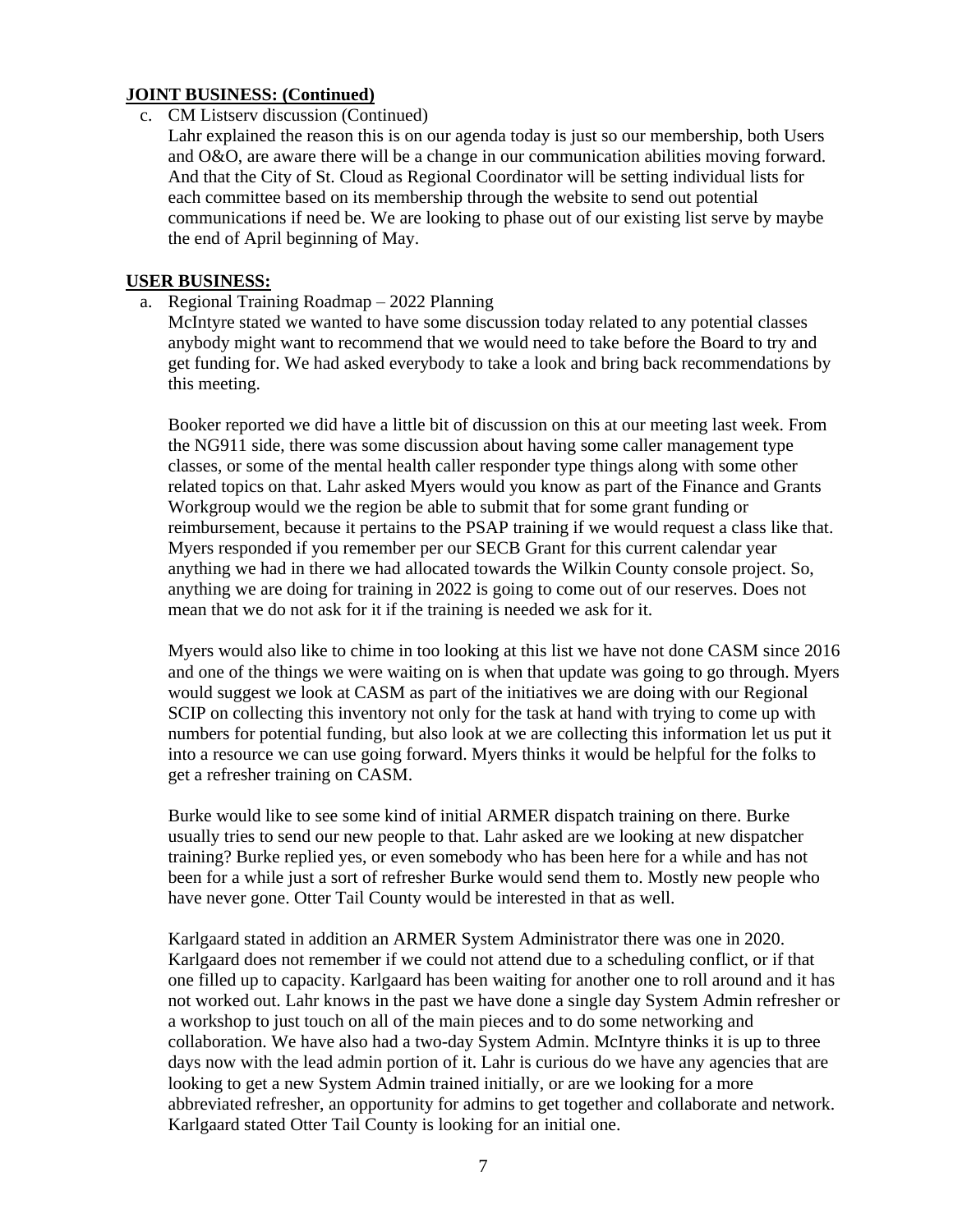## **USER BUSINESS: (Continued)**

a. Regional Training Roadmap – 2022 Planning (Continued)

Larson reported a couple of months ago we had talked about the region hosting our own programmers workshop get-together. That is something Larson has started on building some content. Larson reached out to some people. Larson does need some more guidance from those who would be attending as to what they want to focus on. Larson does not think this is going to replace an actual programming class, but it would be a workshop for our regional folks to get together, collaborate and learn from each other.

McIntyre is assuming we will get a group of us together and discuss these and bring a recommendation before the Executive Committee and the Board for what we might want to do? Is that next steps do you think? Lahr believes it would behoof us to compile a list and bring it back to our next meeting for the group to get eyes on it. We would probably need to request what the cost for each of these classes are. Request some sort of a bid or quote and then bring that forward to the board. Myers thinks we should with the ones we have identified today see what kind of costs, and so we can get them understanding what we can and cannot tackle this year. Myers would have that group look at we can set a priority, but Myers thinks that priority should be established by the classes we can fill up. So, we will get maximum return on our investment. From what we have discussed here today, Myers thinks we send the list back out to the group, but we can have some discussion at the upcoming Executive Committee back to this group and then report back to the board as to what we anticipate those costs being. Myers can take the classes we have identified today and start looking to see if we can come up with pricing and hopefully we would have something for the next Executive.

Burke is just wondering if we have any kind of leverage as far as when the classes are held. Burke knows summer is almost impossible for us. We would be looking for something that would either be fall or early winter for that ARMER training. Otherwise it would be hard for Burke to send people. Lahr responded we do usually come back to the group with the list again and tentatively request time of year or months to hold each of the classes based on who the audience is and what their busy times of the year generally are.

## b. Upcoming Training:

• ARMER Radio Instructor Training – April 12-13 (waitlist) Lahr reported the class was capped at 20. It is full and there are two people on the waitlist. Traverse County joined the call.

## **REPORTS:**

RIC Report No Report.

## **CMESB:**

#### Emergency Services Board (ESB)

Myers reported we have an Emergency Services Board coming up here at the end of March. Training will be put on there, we will give a report back to them. We will continue to follow-up with our regional SCIP plans. Anything that comes by way of the committees will be added to that between now and when that agenda goes out the second last week of March.

#### Regional Advisory Committee (RAC)

Myers reported the RAC did not meet this month for lack of action items.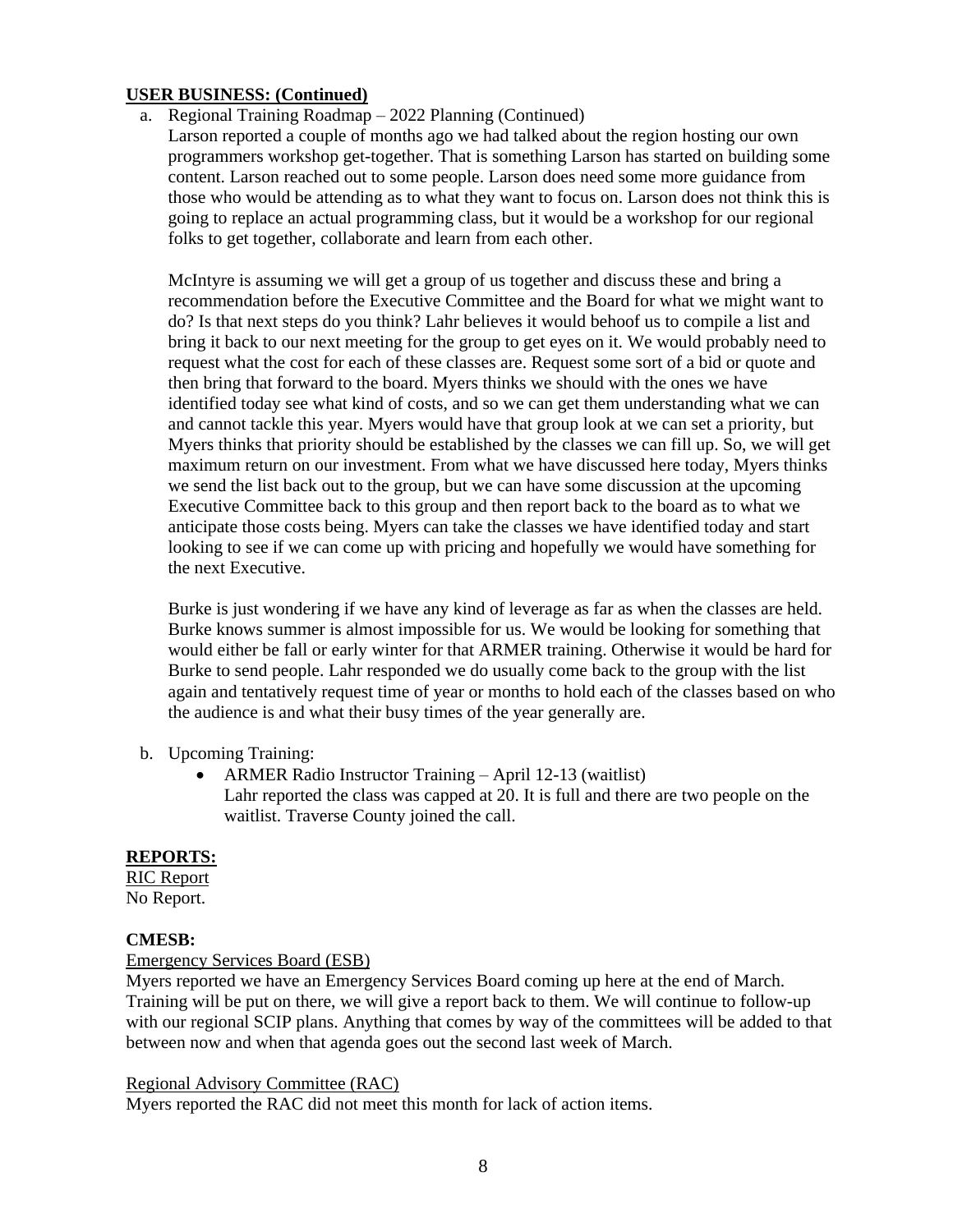## **CMESB: (Continued)**

## Next Generation 911 Committee (NG911)

Met on Feb 10<sup>th</sup>. Booker reported we did get some updates from Cathy Anderson regarding some StatusBoard updates and changes that will be coming later this month and that is mainly changes to the administrative side. We had a short update on our RapidDeploy Radius Mapping project. Contract has been signed. There are kickoff meetings beginning tomorrow. They are working on information gathering hoping to get those responses by the end of next week. Updates on the current legislative working group activities along with the mental health working group. On our text-to-911 Morrison County did go live with text-to-911 on February  $8<sup>th</sup>$ . Swift is our last county waiting to go live with text-to-911 and they are stuck with some equipment delays, so we do not have a date for them. In addition to that we did have some discussion the statewide NG911 is standing up the operations and the technical workgroups again. At our previous meetings, we did approve Shawn Larsen to be the representative to the technical workgroup. We did try and solicit some interest for the operations workgroup. The previous iteration of that workgroup members are long since retired, so we are looking for new people. We did send out a communication and Mary Lieser from Stearns did indicate she would be interested in helping out with that workgroup. If anyone else is interested they can let Shari know. This particular workgroup is going to be dealing with the operational type issues for NG911 and they will make some recommendations back to the SECB NG911 Committee.

#### Emergency Management Advisory Committee (EMAC)

EMAC met January  $26<sup>th</sup>$ . Johnson reported we continued the discussion of closing out some projects from the EMAC strategic plan that went through 2021. In addition to that we discussed how we wanted to collect information for the creation of the updated EMAC strategic plan. We also had more discussion on how we foresee post-COVID meeting logistics working with the virtual/in-person option that fits with our bylaws. The National Weather Service also came to our meeting and provided a spring outlook update for our region. They also had conversation and feedback on how we may get better National Weather Service radar coverage. If we wanted to look into that a little bit further as it does affect numerous counties in our region. We did also talk about making some adjustments to how we nominate leadership for EMAC to allow time for recruitment and also allow those who may be interested in taking on a leadership position to have time to learn a little bit more about the position and the responsibilities before they would be officially elected into that position itself. Our next meeting will be April  $27<sup>th</sup>$ .

#### Regional Logger Committee:

Logger group did not meet. Larson reported we do have two limited participants that are in the contracts phase of joining the Regional Logger. We have got continued conversations for the next month regarding capacity of the logger and encryption.

#### Grant Updates/Current Regional Requests

Myers provided a reminder to folks the NG911 grants are coming to a close getting the information so the reimbursements can get out. Working with Motorola to get appropriate billing, so we can complete the CPE project. Looks like the contract for the SECB Grant is going through, so we will be able to start that project off that would impact Wilkin County. The Grants Workgroup at the state level is working on some recommendations back to the Finance Committee as to looking at for regional governance getting appropriations for that so, there will be some discussion at their next meeting. With the draft that the chair of that group has provided.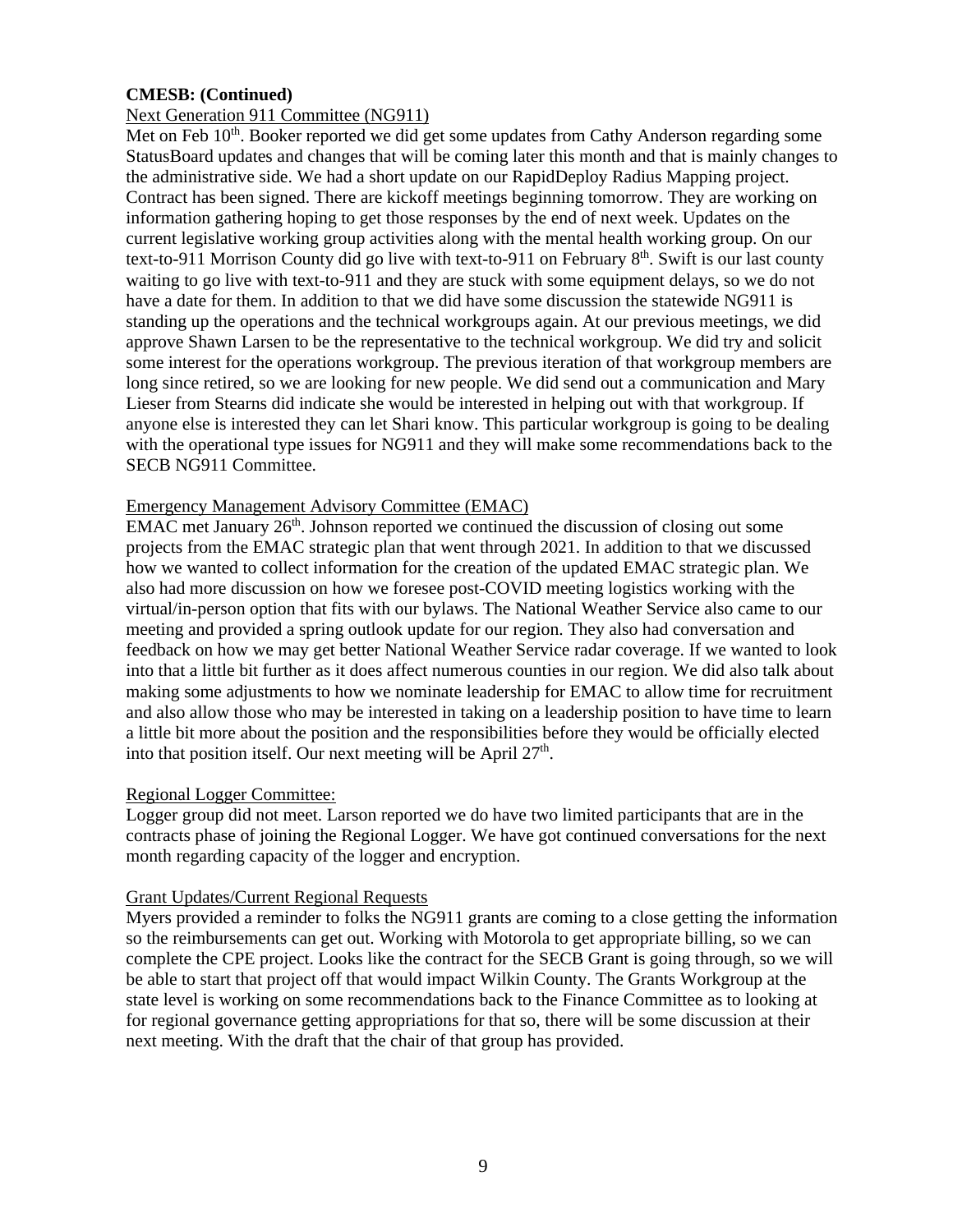## **REPORTS: (Continued)**

#### **SECB:**

#### Land Mobile Radio Committee

Met on February 8<sup>th</sup>. Lahr reported there were several participation plan amendments on the agenda. One from the BCA for an additional talkgroup request. They wanted to add four new tactical encrypted talkgroups to maintain current operational status for the BCA. They all have statewide access. There was a question posed to them whether, or not, they would be a DES-OFB or AES talkgroup. They said it has not been officially determined, but they were assuming they would move to AES for those new talkgroups. That was approved. Brown County was requesting an additional 200 radio IDs and 20 talkgroup IDs, both to come into compliance with the active talkgroups they have on the system and account for some growth over the next several years. Dakota County had a statewide access talkgroup request for a SWAT talkgroup. That was approved. Pierce County, WI was looking for some additional ARMER IDs. They are an interoperability partner across the border in the state of WI. That was approved. Scott County also was asking for a plan amendment. They are just changing some network connectivity. How they interface at their Shakopee PSAP to the Norwood site. And the MN State Taskforce was asking for a request for statewide talkgroups as well. A lot of talkgroups requests which were all approved.

## Interoperability Committee

No February meeting.

- Workgroup Reports (COMU STR EMS/Hosp)
	- Larson reported the COMU Workgroup met and had consensus over a couple renewals and initial applications. Those will be carried forward to the Interop Committee. Further conversation regarding conference planning and the August COMU communications exercise that will be happening up at Camp Ripley hosted by ECN. There is a planning workgroup that will be helping craft the events up at Camp Ripley. There was discussion regarding the conference planning that there is a planned pre-conference session this spring that will be a communications tabletop exercise that will be a prelude to the August exercise. There was a recommendation stemming from the Central MN COMU folks that the Interop Committee COMU workgroup should host some continuing education opportunities for COMU personnel statewide, so there is going to be a small group subset of that workgroup that will be discussing what that looks like and bringing back a report to the workgroup. Larson reported the STR workgroup did meet in January. A lot of conversation regarding as the STRs were initially issued out with standard equipment and standard inventories there was an effort John Dooley put together an itemized list of all the equipment located in the STR. Larson does not know which one he used. There was further discussion about how over the years there is some variety from region to region of what is contained for equipment and some workarounds about other equipment to add or how to replace something. McIntyre reported for EMS/Hospitals hopefully we will be having a meeting at the end of March. Speaking with everybody it seems like a good time to be bringing it back. Some emails McIntyre has seen from Steve that they have gotten some representation for both Southeast and South Central and continue to work with the other EMS/Hospital disciplines to get membership involvement to bring us back this year.

## Wireless Broadband and Applications Committee

Met this month. Larson reported our action item was a request from AT&T. When the Governor opted into FirstNet some years ago there was a promise that there will be a certain number of towers by contract that would be constructed in the state. There was a deadline of sometime in 2023. This is the second time AT&T has come to our committee requesting there be a tower swap.